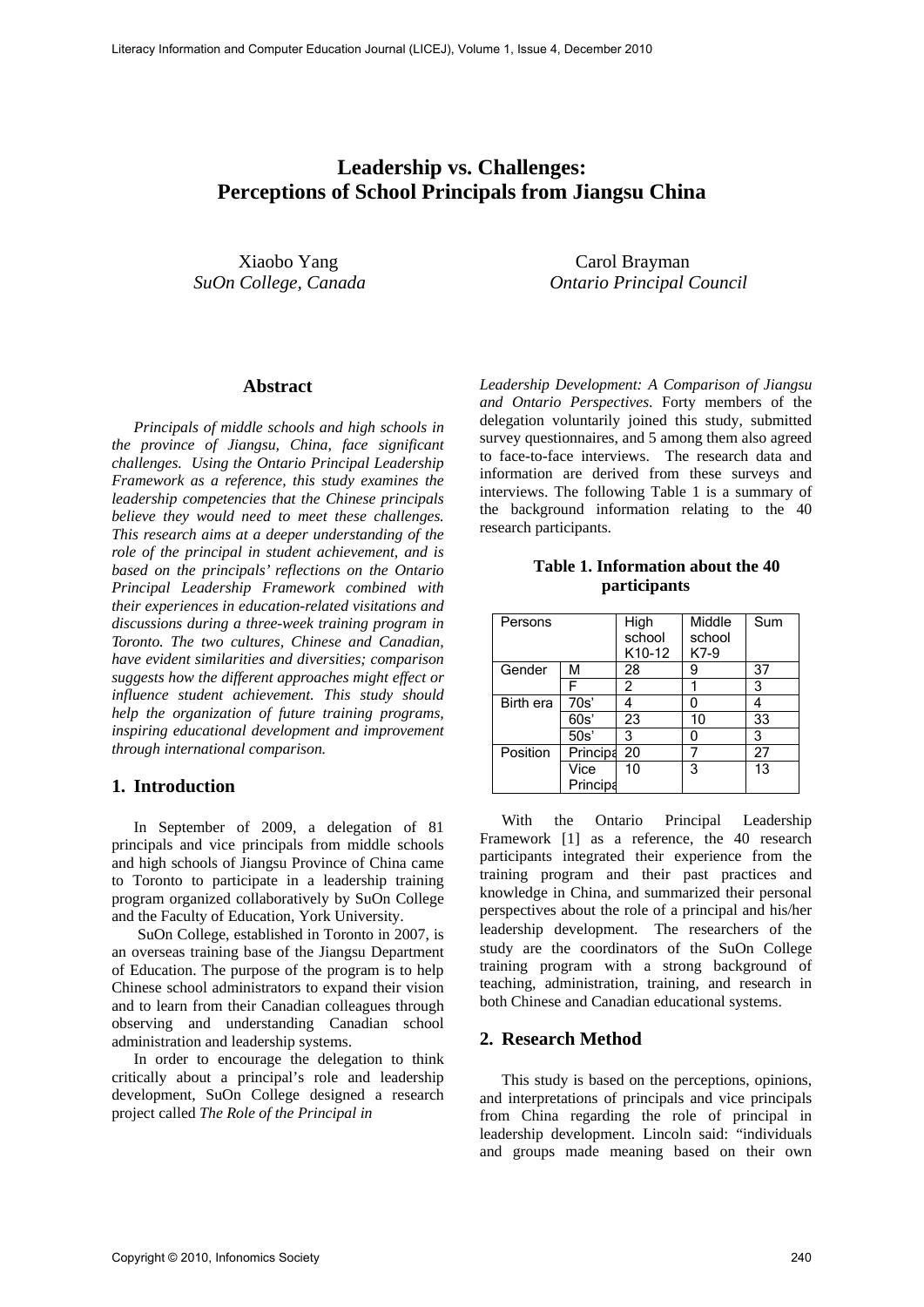experiential knowledge, rather than on an outsider's precise statistics, and that, in virtually any kind of social or programmatic context, individuals and groups would act on their own, internal, sense making and meaning-making knowledge processes rather than on our assertions of statistical rigor. They always chose their own socially-constructed, context-bound realities over our artificial and externally-imposed mathematical models of their realities" [2]. Thus, naturalistic inquiry, which is to explore "multiple and constructed realities", is suitable for the purpose of this study—exploring the "multiple and constructed realities" of insiders and outsiders regarding the role of principal and leadership development. The methodology is primarily exploratory and descriptive, with the intent to generate a clear, accurate portrayal of the perceptions of one group in a particular context, without looking for a generalizable conclusion. Based on individuals' experiential knowledge, the purpose of the study is not to predict or control, but to achieve "some level of understanding". The study is influenced by the values of the researchers, the participants and the context, since "inquiry is valuebound" [3] .

# **3. Data Analysis**

The researchers designed a questionnaire with five semi-open questions based on the topics discussed in the training program by Canadian trainers and Chinese trainees. These topics included the principal's role in student achievement and leadership development. Participants in the study were asked to answer the five questions in writing. Five participants among them voluntarily accepted a face-to-face interview with the researcher individually. Personal background of the participants was considered - school, gender, age, and position - to determine whether any of these factors would influence perceptions.

#### **3.1. Leading actions of a leader**

The first question, "How do you define leadership? What kind of competencies relate to the leadership of a Chinese principal?" represents a classical question in the leadership field. The purpose of the question was to find out the differences and similarities between the perceptions of Chinese principals compared with the Ontario Principal Leadership Framework in terms of leadership and competencies.

In the Chinese language, the word "leadership" expresses two meanings: the first means "leader", the second means "leading actions of a leader". A group of participants explained leadership with the first meaning—as a leader, and considered the leader as an organizer, a commander, an overseer of a school. The second group stated leadership with the second meaning—leading actions of a leader, and defined leadership as actions of leading, guiding and serving.

Concerning leadership competencies, participants put forward many different competencies from different levels and viewpoints, such as abilities of predicting, arousing, decision-making, organizing, implementing, collaborating, communicating, studying, team-spirit, affinity, perseverance, passion, devotion, and charm etc. But participants didn't logically and systematically address leadership competencies by sorting them into three categories - skills, knowledge and attitude -- that is the convention of the Ontario Principal Leadership Framework.

However, almost all concepts and competencies, which are mentioned in the Ontario Principal Leadership Framework, were also mentioned or discussed in the participants' questionnaires or interviews. From a theoretical level, this fact suggests that the perceptions and interpretations of Chinese principals regarding leadership and related competencies are quite similar to current western leadership theories, as evident within the Ontario Principal Leadership Framework.

## **3.2. Leadership Competency**

As discussed above, theoretically most of the participants agreed with the Ontario Principal Leadership Framework in terms of leadership competencies. However, what are the key leadership competencies that participants valued most in real situations? The personal question, "Why are you a school principal? What kind of leadership competencies do you possess or lack? " was designed to encourage participants to connect themselves with leadership through a self-evaluation.

Generally, the participants gave themselves a higher-level evaluation with regard to leadership competencies, and considered themselves to possess most leadership competencies. As they sorted out the reasons for becoming principals, four factors stood out distinctively: excellent subject teaching, devotion and diligence, maintaining good relationships and coordinating ability.

However, as they discussed leadership competencies that were lacking, differences in choices became apparent. Some participants regretted a lack of theoretical background in education, some thought their studying and research abilities needed to be improved, some wanted to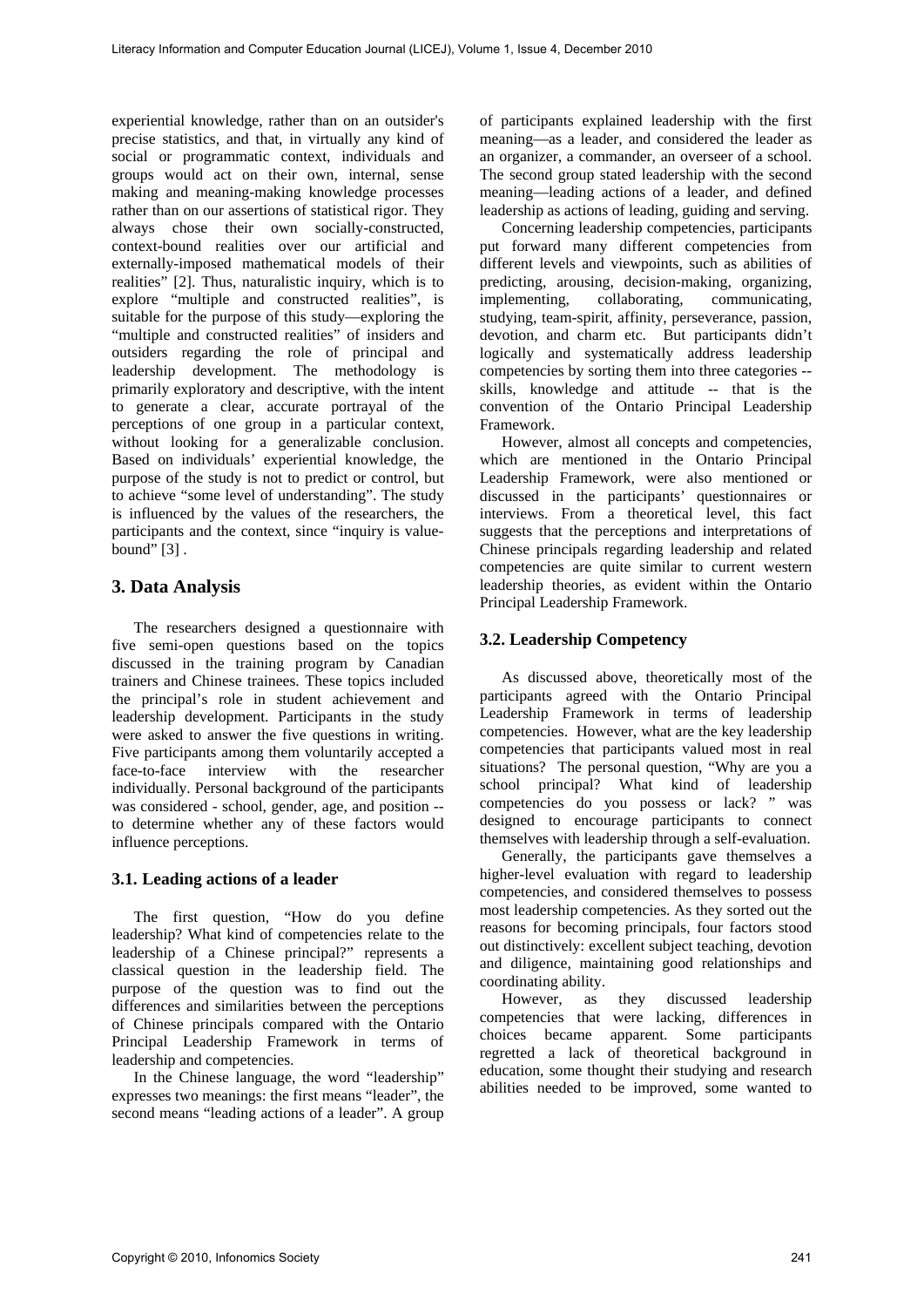sharpen their communication skills; and some wished to cultivate their innovating ability.

Among 40 participants, only three were female, and all vice principals. In their perceptions they lacked courage and confidence in authority, creativity and innovativeness. This kind of perception is quite different from that of male principals. Concerning gender, during the training program, the researchers frequently heard questions from the participants about why there were so many female principals and vice principals in Canadian schools? In this training program, among 81 Chinese trainees, there were only 6 females, only one of which was a principal. Gender imbalance appears to be a very serious question for Chinese principal ranks.

#### **3.3. Leadership Development**

The question "How to develop leadership in a principal?" led to demands by Chinese principals for leadership development training and better design and organization of future programs.

Most participants thought of leadership development as a long-term and sustaining process, requiring consistent study, practice and reflection, and attendance at various training workshops. It also required an effective principal evaluation system to ensure appropriate motivation. Some participants suggested designing and implementing a principal development plan to promote self-improvement. Some participants proposed to draw ideas from the Ontario's Principal Qualification Program to make the position of principal more professional. Some participants also suggested strengthening exchange and communication among principals in China, and between China and other countries.

## **3.4. The role of Chinese school principal in promoting student achievement**

In the researchers' judgment, the question "How do you think the role of a Chinese school principal relates to student achievement?" is a very westernstyle question. In Chinese culture, the role of a leader/principal is usually connected with his/her organization/school, in keeping with a Chinese saying "A good principal is a good school". Normally in Chinese culture the role of a principal is not directly connected with student achievement. Thus, the purpose of this question is to challenge the traditional thinking of Chinese principals. The idea of directly connecting the role of the principal with student achievement is borrowed from the Ontario Principal Leadership Framework. The researchers had hoped, when the participants answered the

question, that the principals would visualize the individual faces of their students, not just school building infrastructure or a blurred picture of the whole school student body, or even exam papers or test scores. Forty participants answered the question.

Most participants addressed their opinions about the role of a Chinese principal in student achievement from two levels. From an institutional level, many participants considered a principal as an overall planner, a decision-maker, a leader, a guide and a supervisor. Through various schemes and plans of teacher development, curriculum design, school administration, and school culture development etc., a principal should lead people in his/her school toward a shared vision of all-round and life-long development. For each student in the school, an implementation plan must be developed. From a more personal and individual level, many participants viewed the principal as the soul of a school, a teacher of all teachers, a teacher and guardian of each student. He/she is a model to students as well as an educator. Through action or word the principal will change and influence student development unobtrusively and imperceptibly.

From a practical perspective, many participants discussed whether Chinese principals actually play the theoretical roles mentioned above. One participant said: "In China, a principal is a general of a school who has to take care of everything and who spends most energy and time not on students but on external coordination." Another participant said: "Chinese principals play roles as a nanny and a housekeeper. Under the administrative control of government, a principal doesn't have much autonomy in running a school. Under pressure from the National Entrance College Examination (NECE), a principal has to push teachers to take most student –related time for NECE preparation.. " Many participants observed that the NECE is currently one of the most important assessment indicators for school education in China. This fact forces principals to put too much emphasis on examinationoriented education, and to pay less attention to the student's all-round development. This emphasis is especially damaging for those students who have difficulties in learning. All participants agreed that principals should take more care with those students who experienced academic failures and difficulties, and let each student in school taste success. They have already seen hope for this type of change. The New Curriculum Reform, which is currently being carried out in China, will encourage teachers and principals to pay more attention to individual demand and individual development through various changes in curriculum arrangements and teaching methods.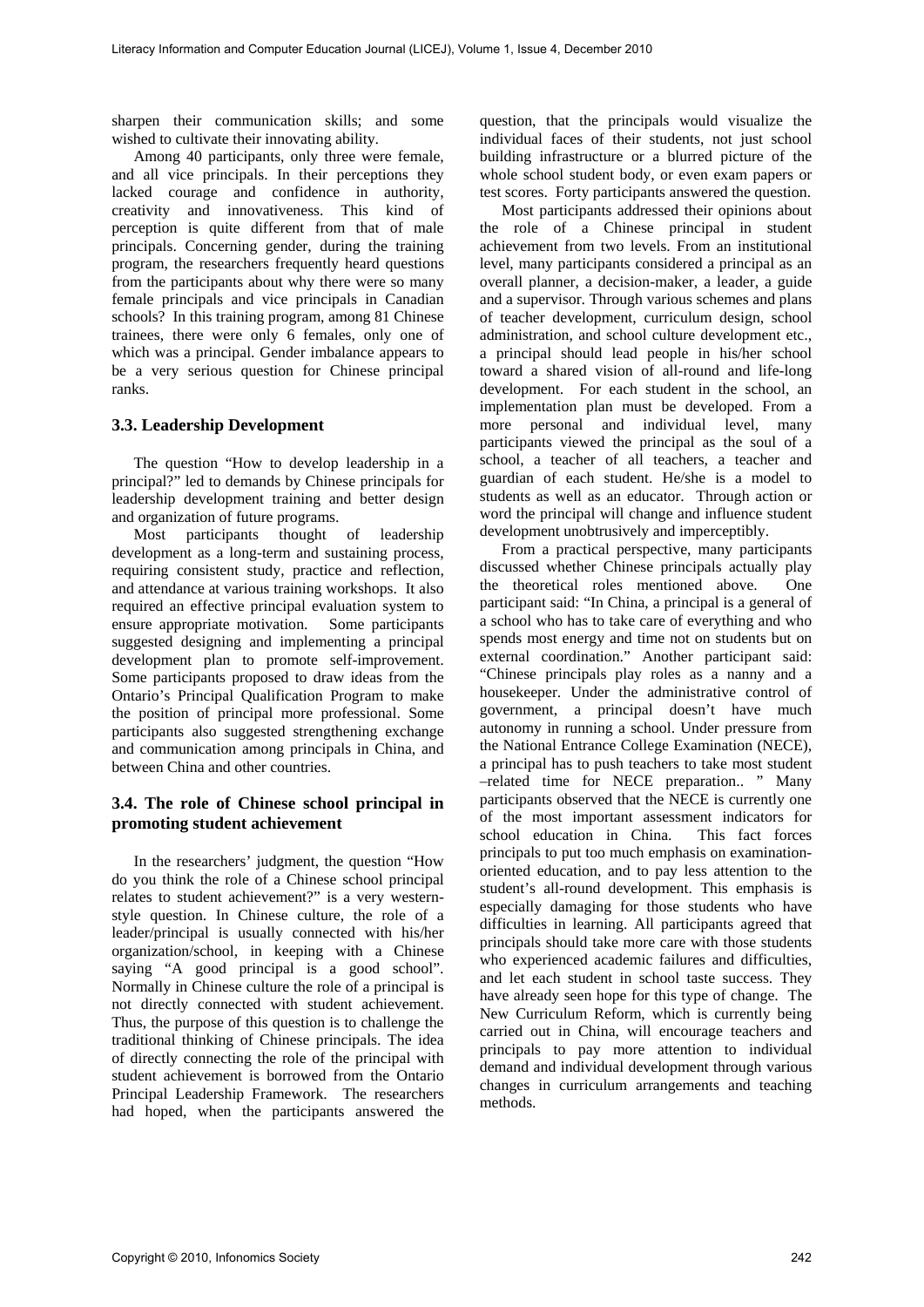### **3.5. Chinese and Canadian principals working towards student achievement**

The question "What are the differences and similarities between Chinese principals and Canadian principals in working towards student achievement?" intended to help participants to clarify their thoughts through a comparative study, with Canadian principals as a reference. Participants belabored this question. With only three weeks' observation and discussion during their Toronto training program, the perceptions of the Chinese principals with respect to their Canadian colleagues cannot be definitive or comprehensive. Furthermore, with the limitations of time and language, many of their perceptions and observations stopped at the theoretical level. However, their experiences and insights, perceptions, opinions, and interpretations are worth pondering.

At the beginning, the participants took much time and energy to address the differences between the two jurisdictions. Related causes were also discussed, and eight kinds of differences emerged.

First, unlike the Canadian principal, a Chinese principal follows a strong executive model. He or she is a government officer, because a school in China is a government-sponsored institution and considered as an extension of government. The school is strongly controlled by local and national governments, and compared with their Canadian counterparts, Chinese principals have much less autonomy.

Second, Chinese principals are appointed directly by executive orders of local government. Appointments are based mostly on excellent performance in teaching. In China there is not a normative process of appointing a Canadian principal based on a professional standard such as Ontario Principal Qualification Program. To a significant extent, a Chinese principal is only responsible to higher-level officials, is less likely to get support from society and government, and does not necessarily enjoy a supportive environment.

Third, unlike their Canadian colleagues who can focus on education and school administration, Chinese principals have to deal with too much external interference from government and society. A Canadian principal acts as a cultural role model, an academic person and an educator, but a Chinese principal acts more like a general manager, a government officer and a diplomat.

Fourth, unlike a Canadian principal who can usually put into practice any reasonable education philosophy, a Chinese principal has almost no space to try his/her own educational ideas because of the heavy pressure related to the National Entrance College Examination. While Canadian principals care much more about graduation rates, Chinese principals have to emphasize college entrance success.

Fifthly, Chinese principals joked about being under three mountains: funding, security and teaching quality. Raising funds is a headache, yet one of the most important things for a Chinese principal running a school. A school's fate, as well as staff salary and welfare, are all related to this ability to raise funds. Ontario principals don't need to worry too much about funding since financial support comes down from government to the local school board and then the school. The principal in Ontario enjoys reasonable autonomy, and can focus on education quality.

Sixth, a principal or a vice principal in Canada is a professional administrator who may focus on administration without a teaching workload. A principal or vice principal in China enjoys an executive position, with honor and preferential treatment. But besides carrying out all duties, the principal or vice principal may have to assume a teaching workload, and also play other roles such as politician and social activist with unlimited duties.

Seventh, because of relatively smaller schools and class sizes, Canadian principals have less work pressure and enjoy more happiness and success from their positions. But their Chinese colleagues have to deal with serious challenges from excessively enlarged school size, crowded classrooms, complicated relationships and multiple roles.

Eighth, compared to their Canadian counterparts, Chinese principals have to work longer hours without regular weekends or holidays. And their salary and benefits are much lower than their Canadian colleagues.

In the light of these eight differences, some of the Chinese program participants complained that it is difficult to be a principal in China. It is even more difficult in China to be a prominent principal in a key school. Comparing Chinese principals to Canadian principals, some participants pointed out that the pressures of external affairs required of the former causes a significant difference in job performance.

Finally, the participants recognized that both principals of China and Canada have played important roles in the education development of their countries and that there were many similarities; principals in both cultures take charge of school administration, try their best to improve education quality, take responsibility to educate students, and for the most part are excellent teachers. In exercising their responsibilities they demonstrate passion, persistence, devotion and confidence towards education and students. Principals are the